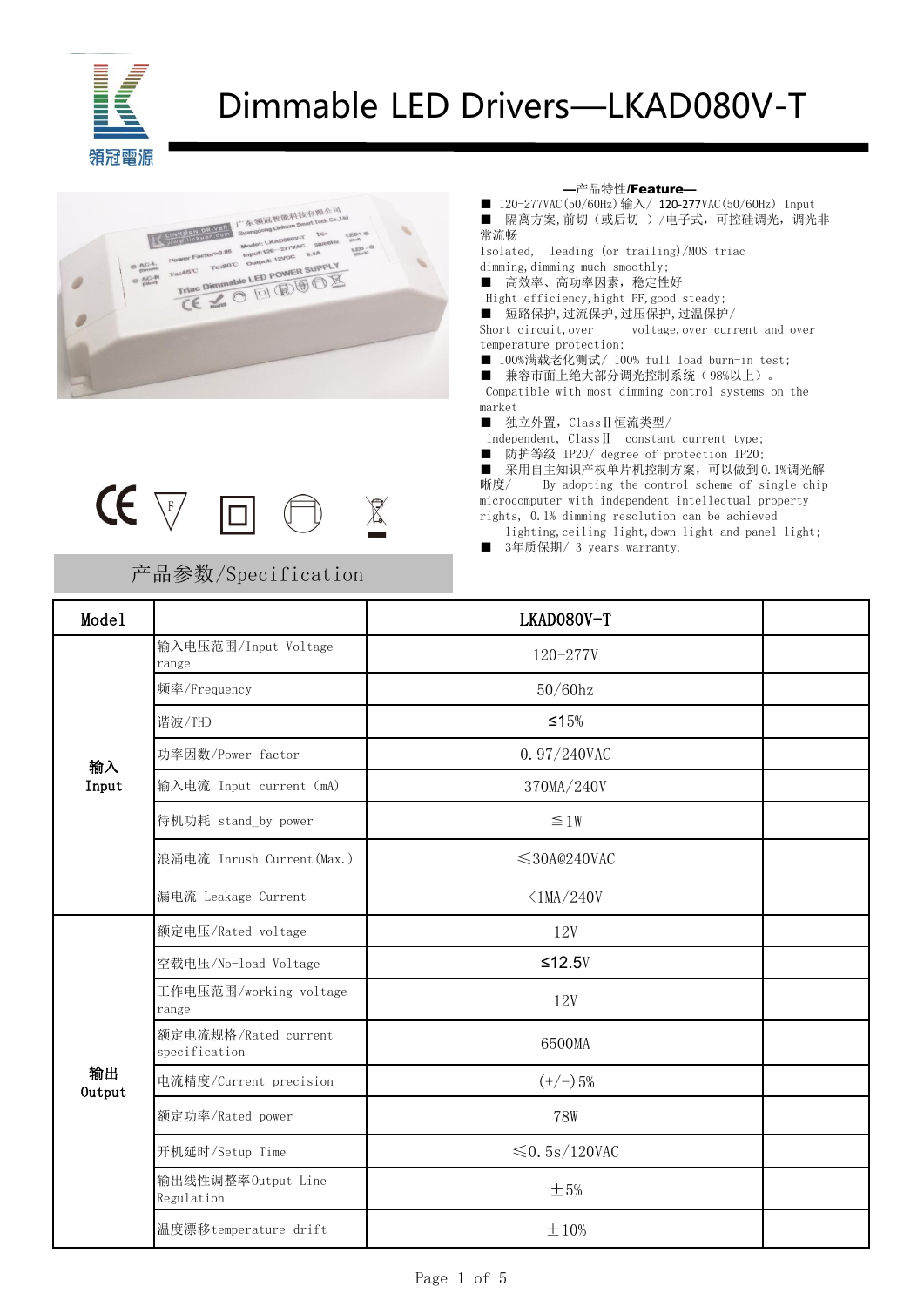|                                         | 开路保护Output open circuit<br>protection                                                                                                                                                                                                                                                                                                                                                                                                                                                                                                                                                                                                     | 有/Enable                          |  |  |  |  |  |
|-----------------------------------------|-------------------------------------------------------------------------------------------------------------------------------------------------------------------------------------------------------------------------------------------------------------------------------------------------------------------------------------------------------------------------------------------------------------------------------------------------------------------------------------------------------------------------------------------------------------------------------------------------------------------------------------------|-----------------------------------|--|--|--|--|--|
| 保护特性                                    | 短路保护Short Circuit<br>Protection                                                                                                                                                                                                                                                                                                                                                                                                                                                                                                                                                                                                           | 打嗝模式/Hiccup mode                  |  |  |  |  |  |
| 使用环境                                    | 工作温度/湿度要求<br>Operating Temp./RH                                                                                                                                                                                                                                                                                                                                                                                                                                                                                                                                                                                                           | $-30 \sim +45$ °C $/20 \sim 95\%$ |  |  |  |  |  |
| Environment<br>Requirements             | 储存温度,湿度要求<br>Storage Temp./RH                                                                                                                                                                                                                                                                                                                                                                                                                                                                                                                                                                                                             | $-40$ ~+80°C/10~95%               |  |  |  |  |  |
|                                         | 认证编号/Certificate                                                                                                                                                                                                                                                                                                                                                                                                                                                                                                                                                                                                                          | 符合CE/ meet CE                     |  |  |  |  |  |
|                                         | 耐压 withstand voltage                                                                                                                                                                                                                                                                                                                                                                                                                                                                                                                                                                                                                      | 3750MA/60S                        |  |  |  |  |  |
|                                         | 绝缘阻抗insulation resistance                                                                                                                                                                                                                                                                                                                                                                                                                                                                                                                                                                                                                 | 500V>100M                         |  |  |  |  |  |
| 安全和电磁兼<br>容 Safety &                    | 浪涌等级EMS immunity                                                                                                                                                                                                                                                                                                                                                                                                                                                                                                                                                                                                                          | $IEC6100-4-5(L-N:1KV)$            |  |  |  |  |  |
| <b>EMC</b>                              | 安规标准Safety standard                                                                                                                                                                                                                                                                                                                                                                                                                                                                                                                                                                                                                       | EN61347, GB19510                  |  |  |  |  |  |
|                                         | 电磁干扰electromagnetic<br>interference                                                                                                                                                                                                                                                                                                                                                                                                                                                                                                                                                                                                       | EN55015, EN61000-3-2              |  |  |  |  |  |
|                                         | 电磁抗干扰Electromagnetic<br>Susceptibility                                                                                                                                                                                                                                                                                                                                                                                                                                                                                                                                                                                                    | EN61000-4-2.3.4.5.6.8.11. EN61547 |  |  |  |  |  |
|                                         | IP等级说明 IP level<br>description                                                                                                                                                                                                                                                                                                                                                                                                                                                                                                                                                                                                            | <b>IP20</b>                       |  |  |  |  |  |
| 其他                                      | 质保说明Warranty instructions                                                                                                                                                                                                                                                                                                                                                                                                                                                                                                                                                                                                                 | $34/3$ years                      |  |  |  |  |  |
| 0thers                                  | 尺寸/Size                                                                                                                                                                                                                                                                                                                                                                                                                                                                                                                                                                                                                                   | 180**60**35MM                     |  |  |  |  |  |
|                                         | 重量/Netweight                                                                                                                                                                                                                                                                                                                                                                                                                                                                                                                                                                                                                              |                                   |  |  |  |  |  |
| 注意事项<br>matters<br>needing<br>attention | 1. 建议客户在灯具供电回路中安装过欠压保护与浪涌保护装置, 以确保用电安全<br>1. pls suggest the client to instalt the unde voltage protection device and surge protection<br>device to ensure Electricity safety<br>2. 电源作为整灯灯具中的一个零部件与终端设备结合使用, 因EMC性能受LED灯具及走线的影响, 终端设备制<br>造商需对整套装置重新进行EMC确认。<br>2. The power supply is considered a component which will be installed a final equipment. The<br>final equipment must be re-confirmed that it still meets EMC directives.<br>3. 客户在使用电源时, 注意电源通风散热和环境温度, 超过TA时要做降额使用<br>3. Becareful of ambient temperature and heat dissipation during the client use this unit,<br>When exceeding TA, the power supply shall be derated |                                   |  |  |  |  |  |

## 测试数据/Test data

| 输入电压<br>(Vac) | 输入电流<br>Input voltage Input current<br>(mA) | 输入功率<br>Input power<br>(W) | 功率因数<br><b>PF</b> | 输出电压<br>Output<br>voltage<br>(Vdc) | 输出电流<br>Output<br>current<br>( mA) | 输出功率<br><b>Output Power</b><br>(W) | 转换效率<br><b>Efficiency</b><br>$(\%)$ |
|---------------|---------------------------------------------|----------------------------|-------------------|------------------------------------|------------------------------------|------------------------------------|-------------------------------------|
| 120V          | 756.20                                      | 93.30                      | 0.991             | 12.27                              | 6492                               | 79.66                              | 85.4%                               |
|               | 694.50                                      | 85.64                      | 0.992             | 12.26                              | 6000                               | 73.56                              | 85.9%                               |
|               | 565.00                                      | 69.68                      | 0.991             | 12.25                              | 5000                               | 61.25                              | 87.9%                               |
|               | 449.80                                      | 55.48                      | 0.991             | 12.28                              | 4000                               | 49.12                              | 88.5%                               |
|               | 338.10                                      | 41.71                      | 0.991             | 12.28                              | 3000                               | 36.84                              | 88.3%                               |
|               | 240.90                                      | 29.36                      | 0.988             | 12.26                              | 2000                               | 24.52                              | 83.5%                               |
|               | 138.80                                      | 16.72                      | 0.975             | 12.28                              | 1000                               | 12.28                              | 73.4%                               |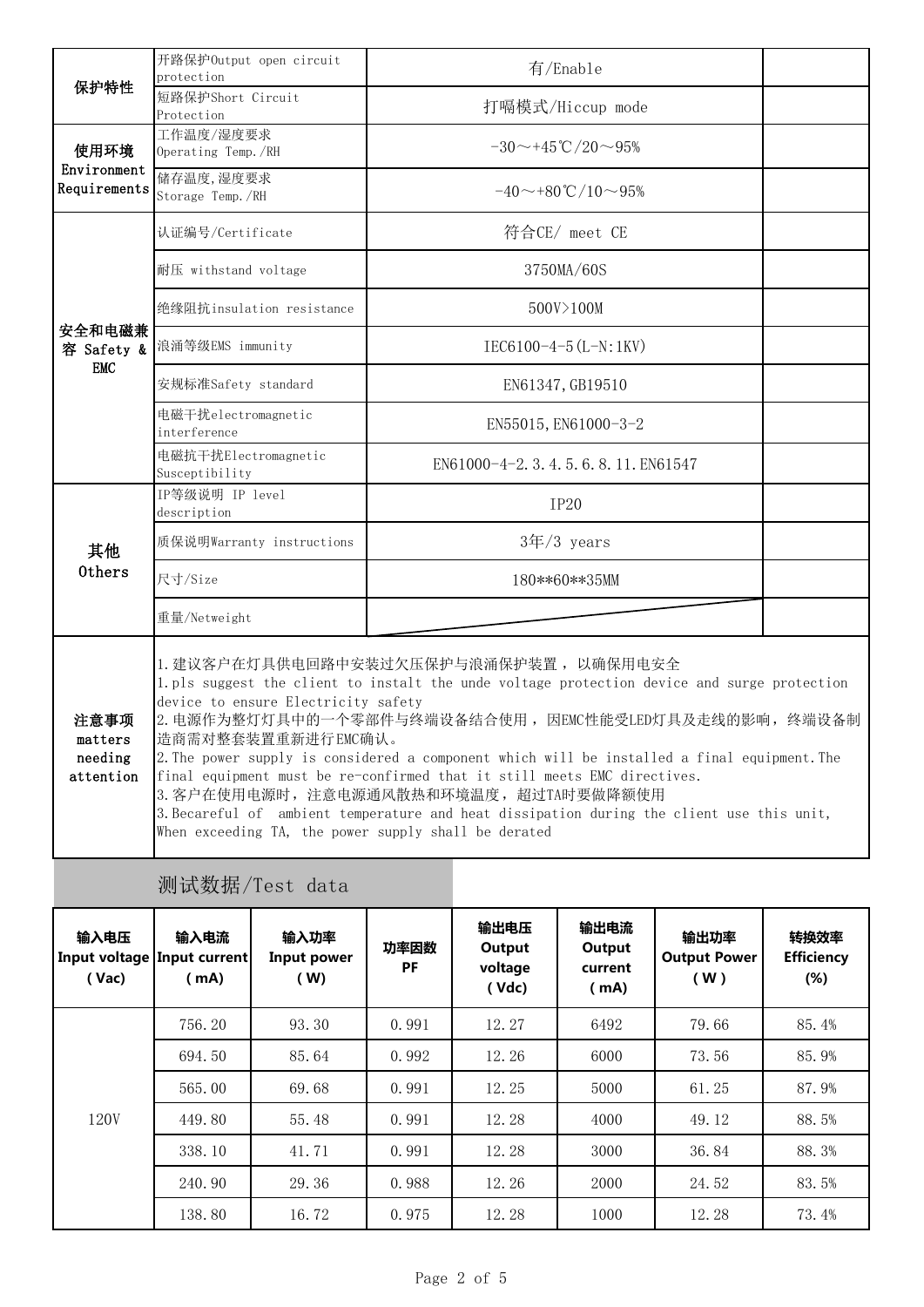|      | 369.70 | 88.89 | 0.973 | 12.27 | 6500 | 79.76 | 89.7% |
|------|--------|-------|-------|-------|------|-------|-------|
|      | 341.30 | 81.91 | 0.971 | 12.27 | 6000 | 73.62 | 89.9% |
|      | 296.90 | 71.07 | 0.969 | 12.25 | 5000 | 61.25 | 86.2% |
| 240V | 240.80 | 57.28 | 0.963 | 12.27 | 4000 | 49.08 | 85.7% |
|      | 185.80 | 43.67 | 0.951 | 12.27 | 3000 | 36.81 | 84.3% |
|      | 133.70 | 30.32 | 0.917 | 12.27 | 2000 | 24.54 | 80.9% |
|      | 89.74  | 17.32 | 0.781 | 12.26 | 1000 | 12.26 | 70.8% |
|      | 343.30 | 92.17 | 0.967 | 12.28 | 6500 | 79.82 | 86.6% |
|      | 317.70 | 85.72 | 0.965 | 12.28 | 6000 | 73.68 | 86.0% |
|      | 267.30 | 71.17 | 0.959 | 12.25 | 5000 | 61.25 | 86.1% |
| 277V | 218.00 | 57.53 | 0.951 | 12.27 | 4000 | 49.08 | 85.3% |
|      | 170.00 | 43.97 | 0.931 | 12.27 | 3000 | 36.81 | 83.7% |
|      | 125.20 | 30.66 | 0.882 | 12.19 | 2000 | 24.38 | 79.5% |
|      | 86.93  | 17.47 | 0.729 | 12.28 | 1000 | 12.28 | 70.3% |

## 调光测试效果Dimming effect

### (欧规240V品牌调光器测试/European standard 240V brand dimmer test)

| 编号<br><b>NO</b> | 调光器型号<br><b>Dimmer Type</b> | 最小电流<br><b>Minimum</b><br>current<br>(MA) | 最大电流<br><b>Maximum</b><br>current(MA)) | 调光比<br><b>Dimming</b><br>ratio | 最大瓦数<br><b>Maximum</b><br>wattage (W) | 调光效果<br><b>Dimming</b><br>effect |
|-----------------|-----------------------------|-------------------------------------------|----------------------------------------|--------------------------------|---------------------------------------|----------------------------------|
| $\mathbf{1}$    | SAL SDA450U                 | 240MA                                     | 6472MA                                 | $4 - 100%$                     | 90.84W                                | OK                               |
| $\overline{2}$  | SAL SDD400U                 | 235MA                                     | 6457MA                                 | $4 - 100%$                     | 89.46W                                | OK                               |
| 3               | SAL SDD350UM                | 184MA                                     | 6495MA                                 | $3 - 100%$                     | 90.81W                                | OK                               |
| $\overline{4}$  | SHYUSL UK-PRD400VA          | 252MA                                     | 6500MA                                 | $4 - 100%$                     | 87.47W                                | OK                               |
| 5               | CLIPSAL 450W 32E450UDM      | 446MA                                     | 6500MA                                 | $7 - 100%$                     | 91.03W                                | OK                               |
| 6               | CLIPSAL 32E450LM            | 842MA                                     | 6500MA                                 | $13 - 100%$                    | 88.41W                                | OK                               |
| $\overline{7}$  | Legvand HPM cat 400L        | 530MA                                     | 5033MA                                 | $11 - 100%$                    | 65.37W                                | OK                               |
| 8               | Panasonic WTDF570 26K       | <b>OMA</b>                                | 6534MA                                 | $0 - 100%$                     | 87.72W                                | <b>OK</b>                        |
| 9               | <b>JUNON</b>                | 540MA                                     | 6530MA                                 | $8 - 100%$                     | 87.35W                                | OK                               |
| 10              | TCL国际电工L2.0 630W            | <b>OMA</b>                                | 6513MA                                 | $0 - 100%$                     | 90.66W                                | OK                               |
| 11              | TRJ 1000W                   | 562MA                                     | 6505MA                                 | $9 - 100%$                     | 87.8W                                 | OK                               |
| 12              | TRJ 630W                    | 599MA                                     | 6500MA                                 | $9 - 100%$                     | 87.72W                                | <b>OK</b>                        |
| 13              | Scnendais 1000w             | <b>OMA</b>                                | 6487MA                                 | $0 - 100%$                     | 87.02W                                | OK                               |
| 14              | 美尚1000W                     | 799MA                                     | 6433MA                                 | $12 - 100%$                    | 86.39W                                | OK                               |
| 15              | TeN GEN V5-TG1G             | 1252MA                                    | 6537MA                                 | $19 - 100%$                    | 91.25W                                | OK                               |
| 16              | Midea 630W                  | 864MA                                     | 6500MA                                 | $13 - 100%$                    | 87.59W                                | <b>OK</b>                        |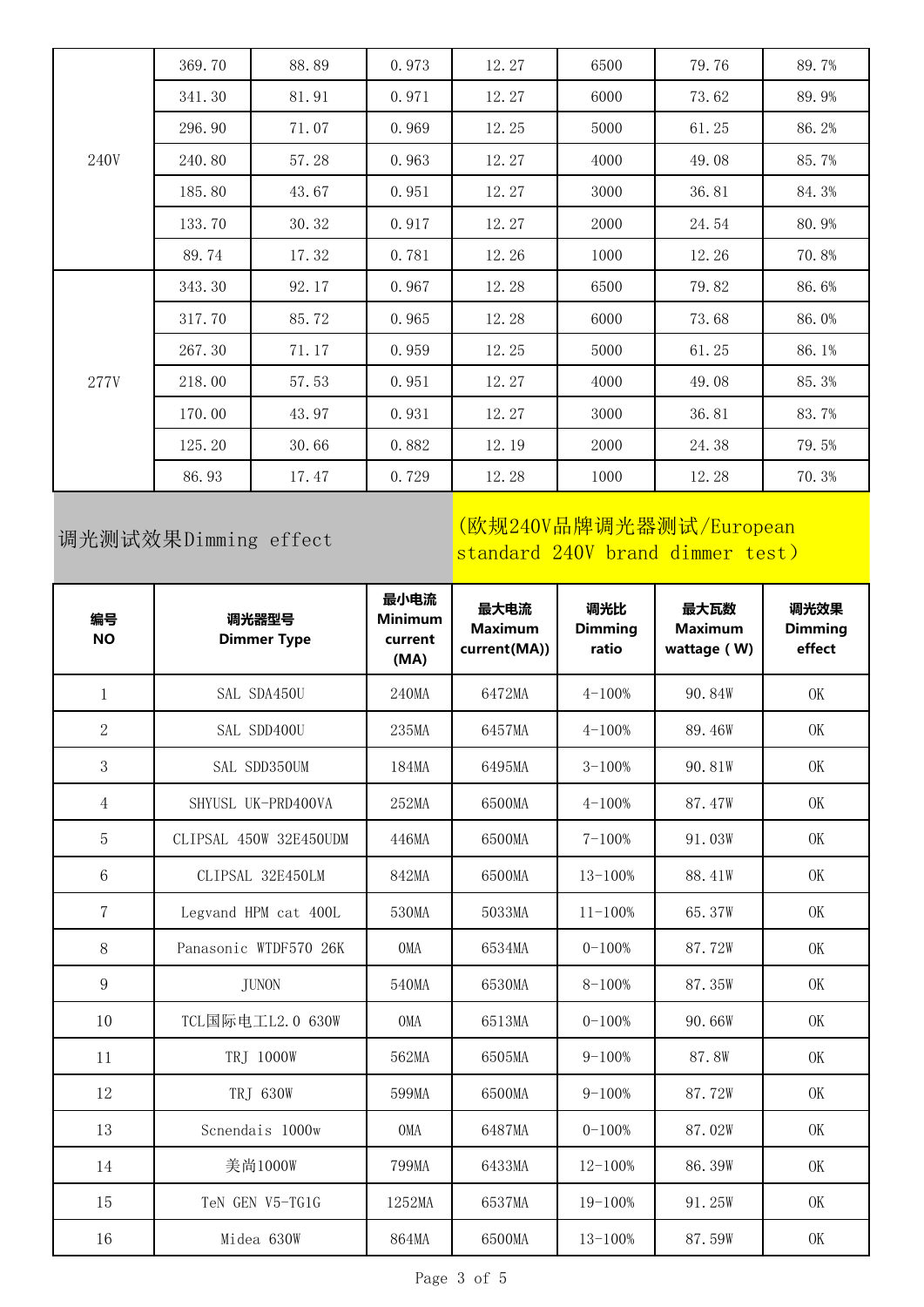### 调光测试效果Dimming effect

### (美规120V品牌调光器测试/Testing of American Standard 120V dimmer)

| 编号<br><b>NO</b> | 调光器型号<br><b>Dimmer Type</b> | 最小电流<br><b>Minimum</b><br>current<br>(MA) | 最大电流<br><b>Maximum</b><br>current(MA)) | 调光比<br><b>Dimming</b><br>ratio | 最大瓦数<br><b>Maximum</b><br>wattage (W) | 调光效果<br><b>Dimming</b><br>effect |
|-----------------|-----------------------------|-------------------------------------------|----------------------------------------|--------------------------------|---------------------------------------|----------------------------------|
|                 | LEVI TON 665                | 335MA                                     | 6530MA                                 | $5 - 100%$                     | 96.58W                                | OK                               |
| 2               | LEVI TON 666                | 350MA                                     | 6550MA                                 | $5 - 100%$                     | 92.09W                                | OK                               |
| 3               | Panasonis wn3020            | 42MA                                      | 6530MA                                 | $1 - 100\%$                    | 94.71W                                | OK                               |
| 4               | TLC-0003                    | 60MA                                      | 6541MA                                 | $1 - 100\%$                    | 93.81W                                | OK                               |
| 5               | LC211 WT5-0529              | <b>OMA</b>                                | 6520MA                                 | $0 - 100%$                     | 95.17W                                | OK                               |

产品尺寸图/ Product Size Diagram



产品接线示意图/ Product Connection Diagram